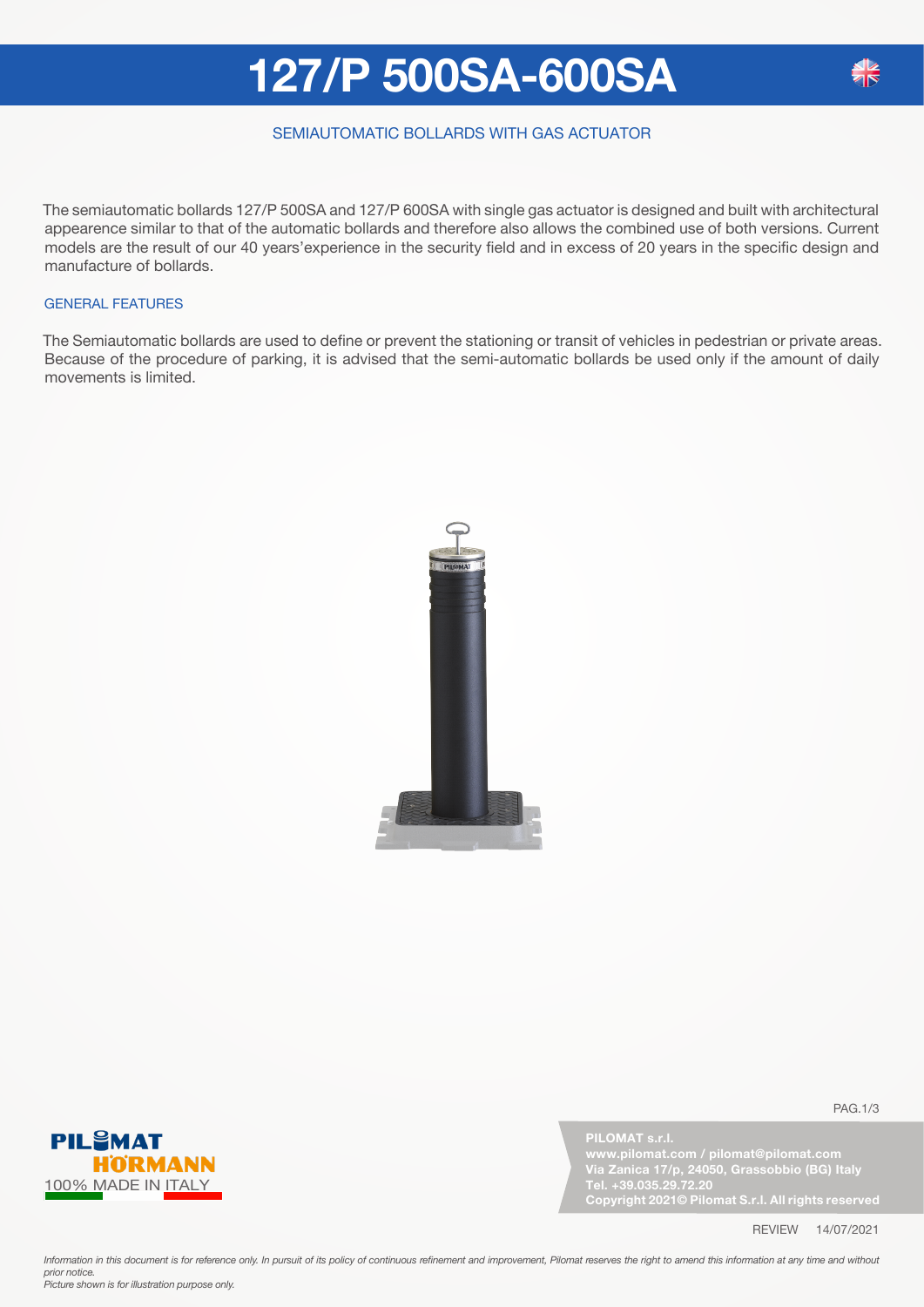## **127/P 500SA-600SA**

#### AVAILABLE ITEMS

BOLLARD 127/P FEV - NORMAL STEEL PAINTED

BOLLARD 127/P IXV - STAINLESS STEEL PAINTED

BOLLARD 127/P IXS - STAINLESS STEEL BRUSHED

FOUNDATION BOX IN ALUZINC FOR 127/P - COUNTERFRAME AND BRACKETS ONE FOUNDATION BOX FOR EACH BOLLARD

HEAD WITHOUT LOGO FOR 127/P

PAINTING WITH RAL COLOUR ON REQUEST

LOCK FOR TRIANGULAR KEY 11mm - 2 KEYS

LOCK FOR TRIANGULAR KEY 9mm - WITHOUT KEYS

KIT 5 TRIANGULAR KEYS 11mm FOR SEMIAUTOMATIC BOLLARDS





PAG.2/3



**PILOMAT s.r.l.**

**Via Zanica 17/p, 24050, Grassobbio (BG) Italy Tel. +39.035.29.72.20 Copyright 2021© Pilomat S.r.l. All rights reserved**

REVIEW 14/07/2021

Information in this document is for reference only. In pursuit of its policy of continuous refinement and improvement, Pilomat reserves the right to amend this information at any time and without *prior notice. Picture shown is for illustration purpose only.*